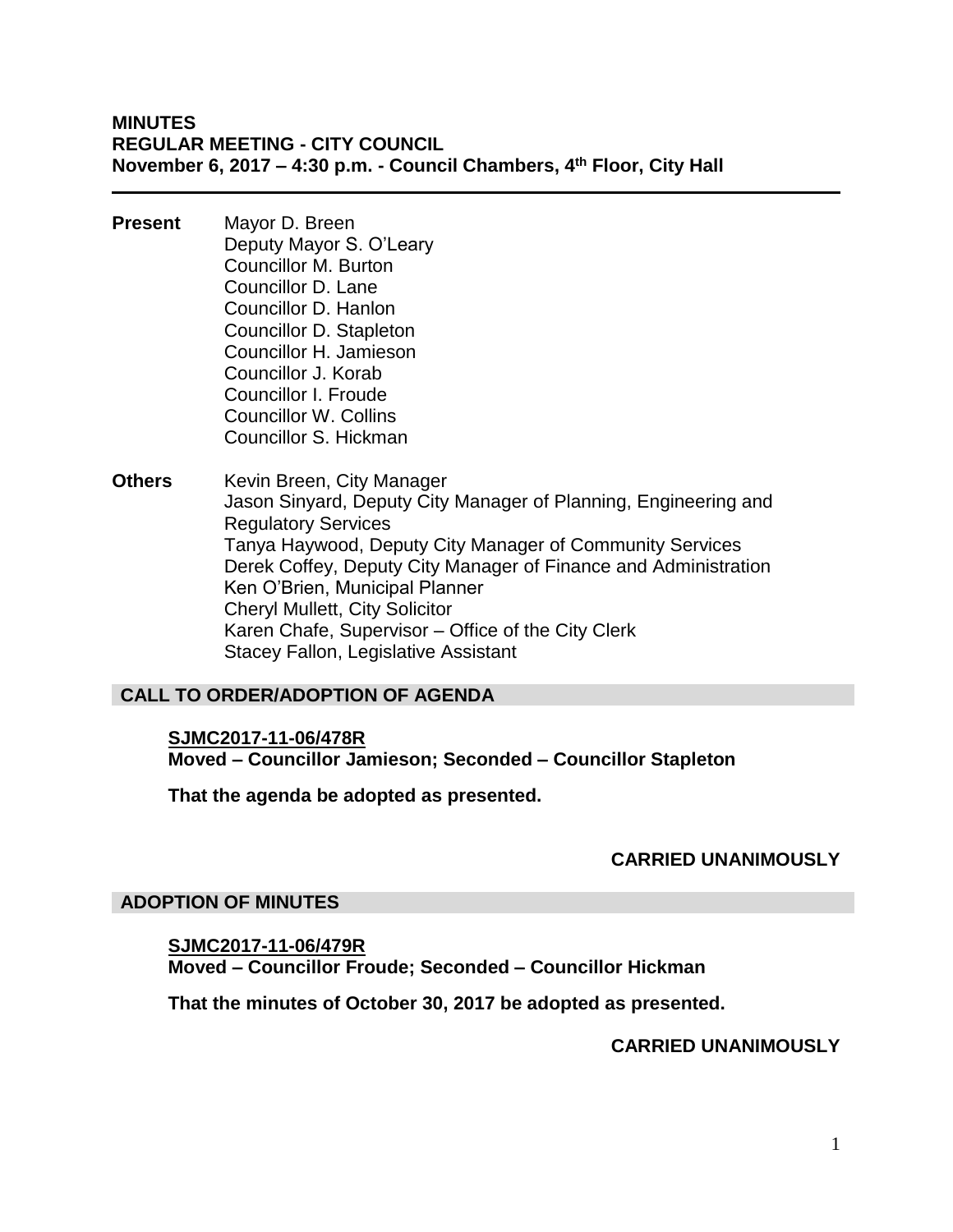#### **NOTICES PUBLISHED**

Council considered the three notices published below.

 A Discretionary Use application has been submitted by W.J. Caul Funeral Home Limited to develop the properties 1-7 Gear Street as a Parking Lot in conjunction with their existing parking lot at 84 LeMarchant Road. The parking area will be approximately 635 m2 and will provide parking for up to 17 vehicles.

#### **SJMC2017-11-06/480R Moved – Councillor Jamieson; Seconded – Councillor Lane**

**That Council approve the above listed application subject to all applicable City requirements.**

## **CARRIED UNANIMOUSLY**

 A Discretionary Use application has been submitted by Connie Parsons School of Dance Ltd. to develop a portion of the existing lot at 1Kent Place as a Parking Lot. The addition to the parking area will be approximately 78 m2 and will be used in conjunction with the existing lot at 77 Portugal Cove Road.

**SJMC2017-11-06/481R Moved – Councillor Froude; Seconded – Deputy Mayor O'Leary**

**That Council defer this application to allow the applicant an opportunity to provide additional information.**

#### **CARRIED UNANIMOUSLY**

 A Discretionary Use (Restoration of Non-Conforming Use) application has been submitted by Avalon Trimworks Ltd. to rebuild a dwelling destroyed by fire at 149B Petty Harbour Road. The proposed dwelling will have a floor area of 123m2 and will be one-storey.

**SJMC2017-11-06/482R Moved – Councillor Jamieson; Seconded – Councillor Lane**

**That Council approve the above listed application subject to all applicable City requirements.**

**ST. J@HN'S**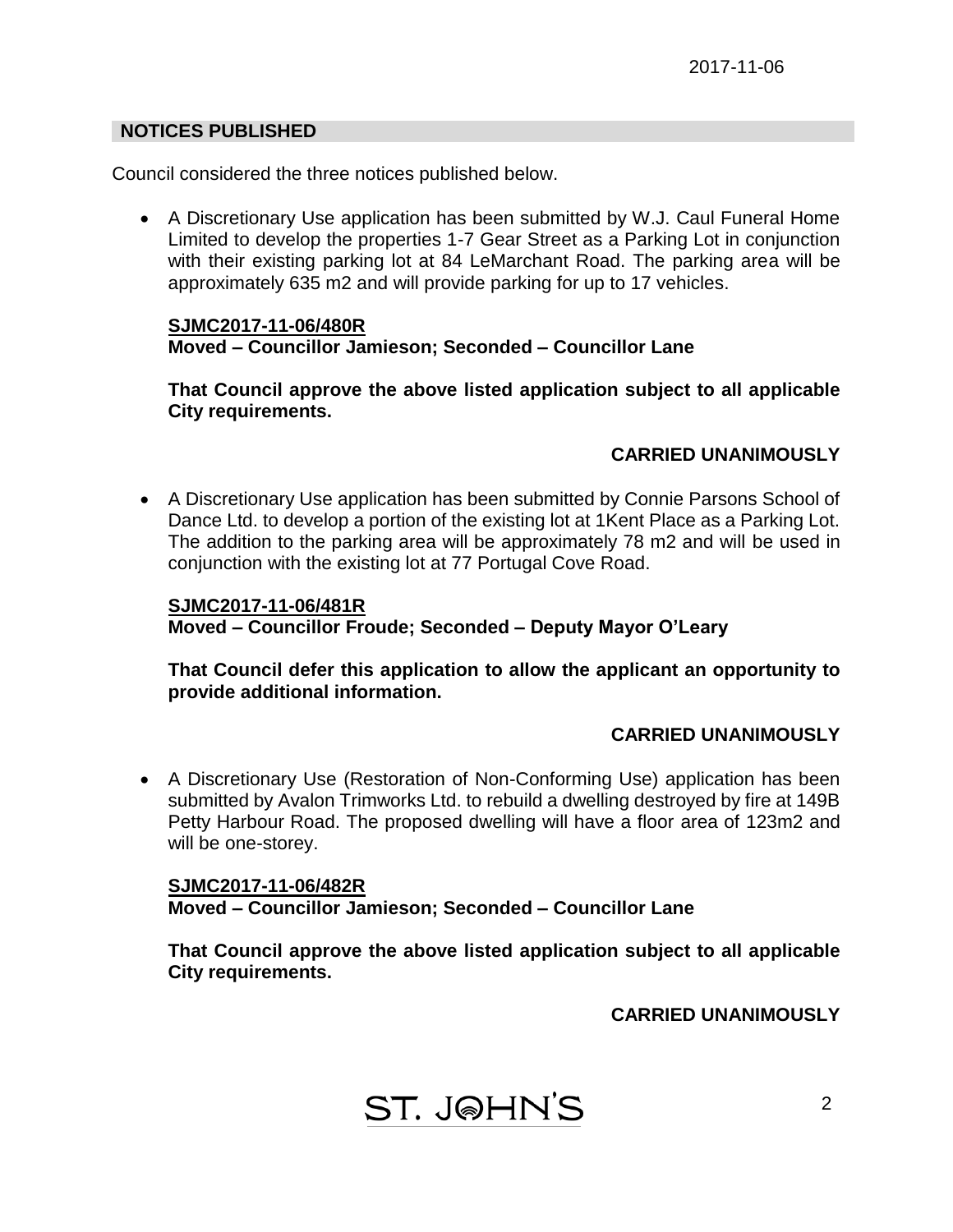#### **COMMITTEE REPORTS**

# **Development Committee Report – October 31, 2017**

*Link to Report*

Council considered the above noted report:

**SJMC2017-11-06/483R Moved – Councillor Burton; Seconded – CouncillorJamieson**

**That the above noted report be adopted as presented in relation to the following recommendations:**

**Item #1: 95 Shoal Bay Road – Accessory Building**

**Recommendation: That the Crown Land Amendment be approved subject to the maximum allowable size of Accessory Building to be constructed on the property to be lO' x lO'.**

**Item #2: 154 Waterford Bridge Road – Building Line Setback**

**Recommendation: That Council approve the 9 metre Building Line setback.**

**Item #3: 275 Elizabeth Avenue - Variance and Building Line Setback**

**Recommendation: That council approve the 5.4% Frontage variance as well as the 7.1 metre Building Line setback.**

#### **CARRIED UNANIMOUSLY**

## **DEVELOPMENT PERMITS LIST**

*Link to List*

Council considered as information, the above noted for the period October 26, 2017 to November 1, 2017.

#### **BUILDING PERMITS LIST**

*Link to List*

Council considered, for approval, the above noted for the period dated October 26 to November 1, 2017.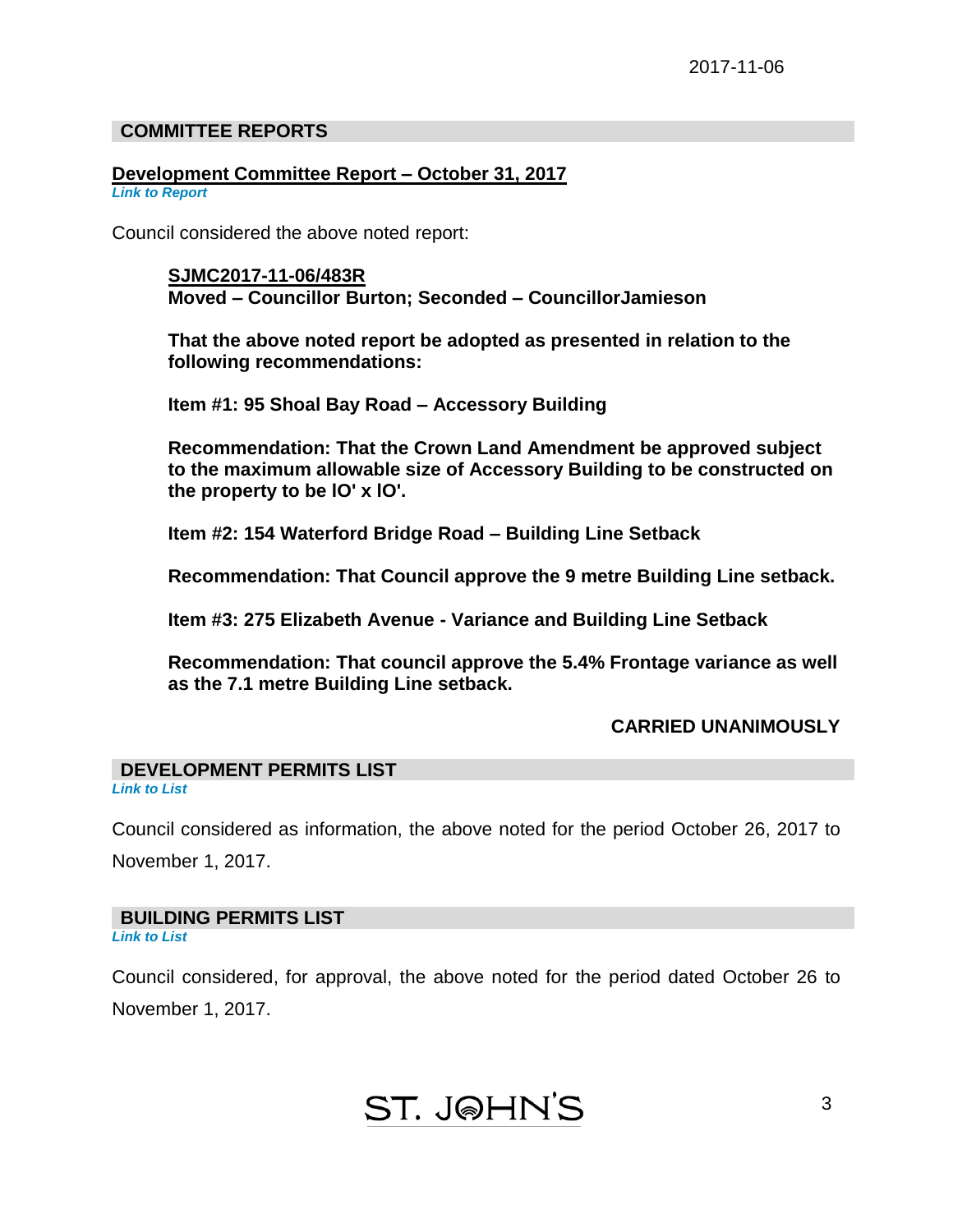## **SJMC2017-11-06/484R**

**Moved – Councillor Hanlon; Seconded – Councillor Hickman**

**That the building permits list dated October 26, 2017 – November 1, 2017 be adopted as presented.**

#### **CARRIED UNANIMOUSLY**

## **REQUISITIONS, PAYROLLS AND ACCOUNTS**

*Link to Memo*

Council considered the requisitions, payrolls and accounts for the week ending November

1, 2017.

**SJMC2017-11-06/485R Moved – Councillor Hickman; Seconded – Deputy Mayor O'Leary**

**That the requisitions, payrolls and accounts for the week ending November 1, 2017 in the amount of \$5,155,000.17 be approved as presented.**

## **CARRIED UNANIMOUSLY**

#### **TENDERS/RFPS**

#### **Council Approval - Tender 2017193 Traffic Equipment Supplies**

Council considered the above noted Tender.

 **SJMC2017-11-06/486R Moved – Councillor Froude; Seconded – Councillor Korab**

**That Council award this tender to the lowest bidders, meeting the specifications for Traffic Equipment Supplies, as per the Public Tendering Act. In the amounts listed below plus taxes.**

| Fortran Traffic Systems           | \$25,753.87 |
|-----------------------------------|-------------|
| <b>Electromega Ltd.</b>           | \$17,519.00 |
| <b>Econolite Canada Inc.</b>      | 4,785.00    |
| <b>Mallard Forestry Equipment</b> | 4,176.00    |

**ST. J@HN'S**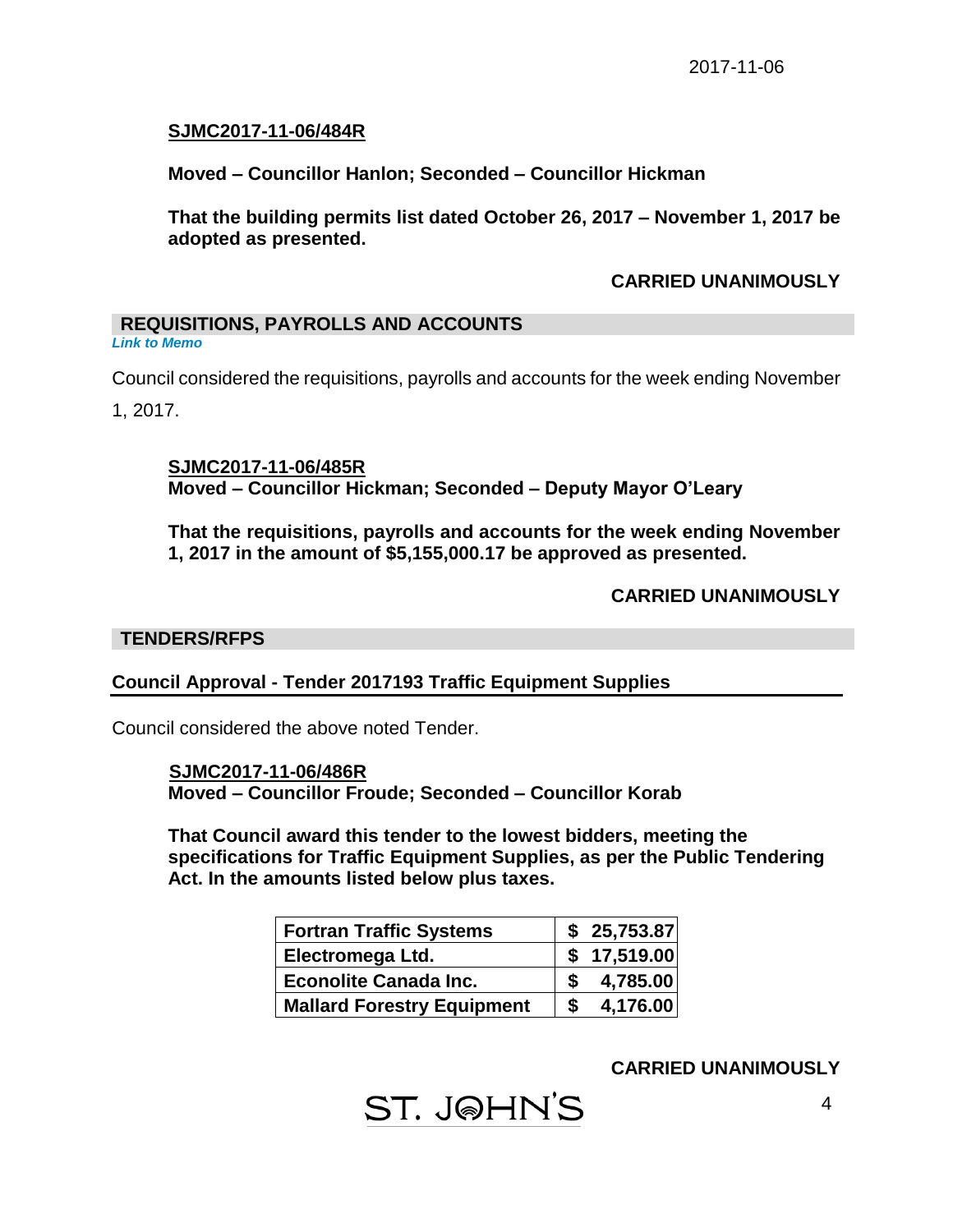## **Council Approval - Tender 2017200 Asphalt Cold Mix**

Council considered the above noted Tender.

#### **SJMC2017-11-06/487R Moved – Councillor Froude; Seconded – Councillor Korab**

**That Council award this tender to the lowest bidder, Protek Industries, meeting the specifications for Asphalt Cold Mix, as per the Public Tendering Act. This contract is for a one year period with the option to extend for two additional one year periods. The amounts listed are prior to taxes.**

|       |                                                 |             | Protek Industries Ltd. |                            |  |
|-------|-------------------------------------------------|-------------|------------------------|----------------------------|--|
|       |                                                 |             | <b>Submission 1</b>    |                            |  |
| Item# | <b>Item Description</b>                         | <b>Usag</b> | <b>Unit Price</b>      | Total                      |  |
| 1117  | ASPHALT COLD MIX-# UMP HIGH PERFORMANCE - BAGS  | 1390 l      | \$11.0000              | $\frac{1}{2}$ \$ 15,290.00 |  |
| N/A   | ASPHALT COLD MIX-# UMP HIGH PERFORMANCE - TOTES | 30          | \$515.0000             | $\frac{1}{2}$ 15,450.00    |  |
| N/A   | ASPHALT COLD MIX-# UMP HIGH PERFORMANCE - BULK  | 30          | \$387,0000             | $\frac{1}{2}$ 11,610.00    |  |

#### **CARRIED UNANIMOUSLY**

#### **Council Approval - Tender 2017203 Snow Clearing & Ice Control**

Council considered the above noted Tender.

#### **SJMC2017-11-06/488R**

**Moved – Councillor Froude; Seconded – Councillor Korab**

**That Council award this Tender to the lowest bidders meeting all specifications, as per the Public Tendering Act. This contract is for a two year period, with the option to extend for an additional one year period. The amounts listed are prior to taxes.**

| <b>Snow Clearing &amp; Ice Control</b>             |  |  |  |
|----------------------------------------------------|--|--|--|
| TENDER #2017203 - October 26, 2017 - 12:45 PM      |  |  |  |
| \$41,600.00<br>Cutting Edge Inc.                   |  |  |  |
| \$44,000.00<br>Alyssa's Property Services Pro Inc. |  |  |  |

**ST. J@HN'S**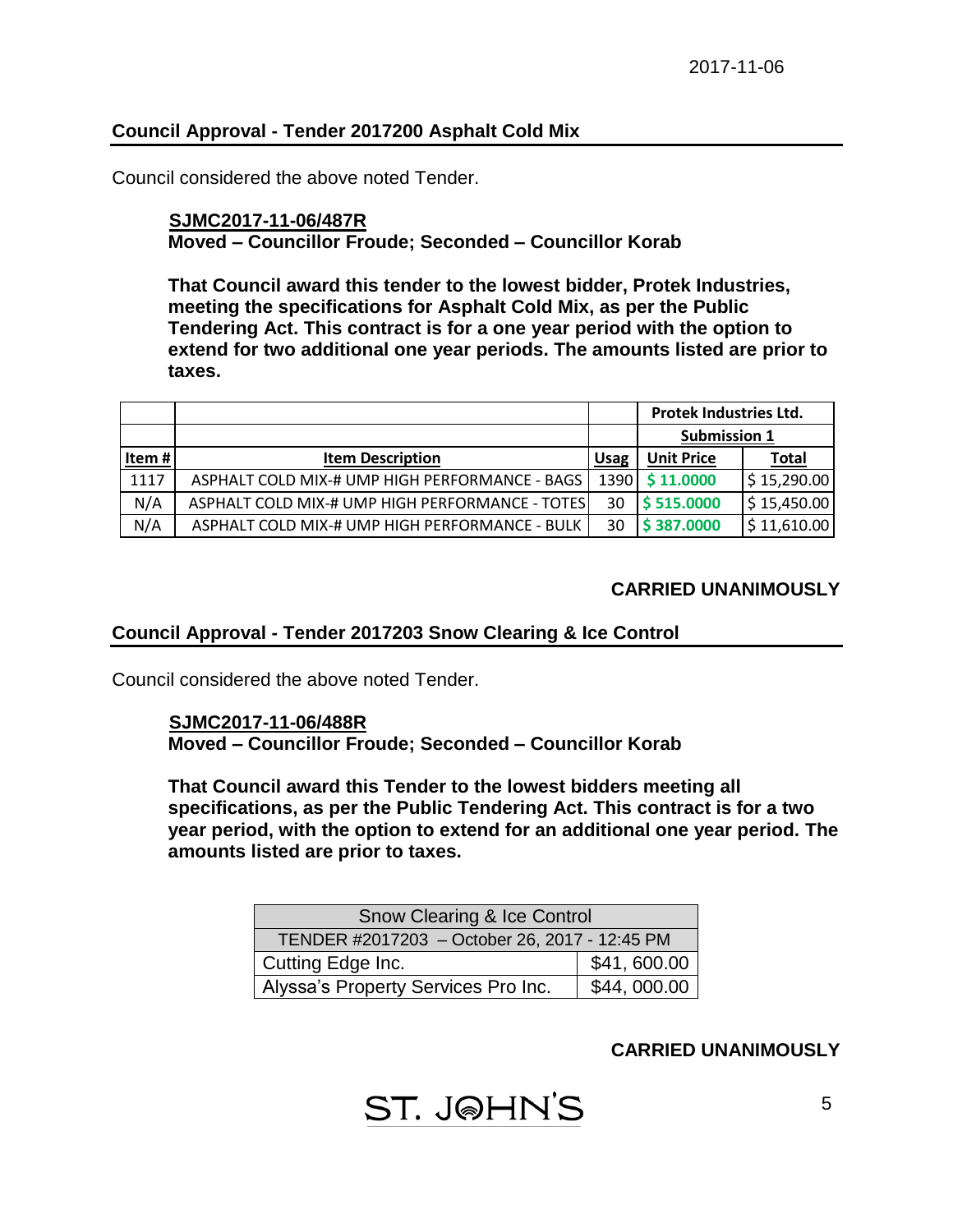#### **Council Approval for Tender 2017206 - Rotary Sunshine Park - Floating Dock and Wharf Improvements**

Council considered the above noted Tender.

#### **SJMC2017-11-06/489R Moved – Councillor Froude; Seconded – Councillor Korab**

**That Council award this tender to the lowest bidder meeting specifications Redwood Construction Ltd \$143,567.15 taxes included, as per the Public Tendering Act.**

#### **CARRIED UNANIMOUSLY**

#### **NOTICES OF MOTION, RESOLUTIONS, QUESTIONS AND PETITIONS**

#### **Notice of Motion - Deputy Mayor O'Leary – Banning Single Use Plastic Bags**

Deputy Mayor O'Leary gave the following Notice of Motion:

#### **NOTICE OF MOTION**

This is to give Notice that I will at the next Regular Meeting of the St. John's Municipal Council, bring forward a motion to approve the following resolution:

Whereas: waste diversion is an increasingly important component of municipal waste management;

Whereas: almost 50% of all windborne litter escaping from landfills is plastic, much of it single use plastic bags that end up tangled in trees or floating in our inland and coastal waters;

Whereas: single-use plastic bags remain a persistent waste stream in our communities and an especially serious hazard for marine life notwithstanding store bag recycling programs, biodegradable bag experiments, and widespread incentives to adopt reusable bags;

Whereas: due to prohibitive costs there is no economically feasible recycling solution available for single-use plastic shopping bags in the province of Newfoundland and Labrador;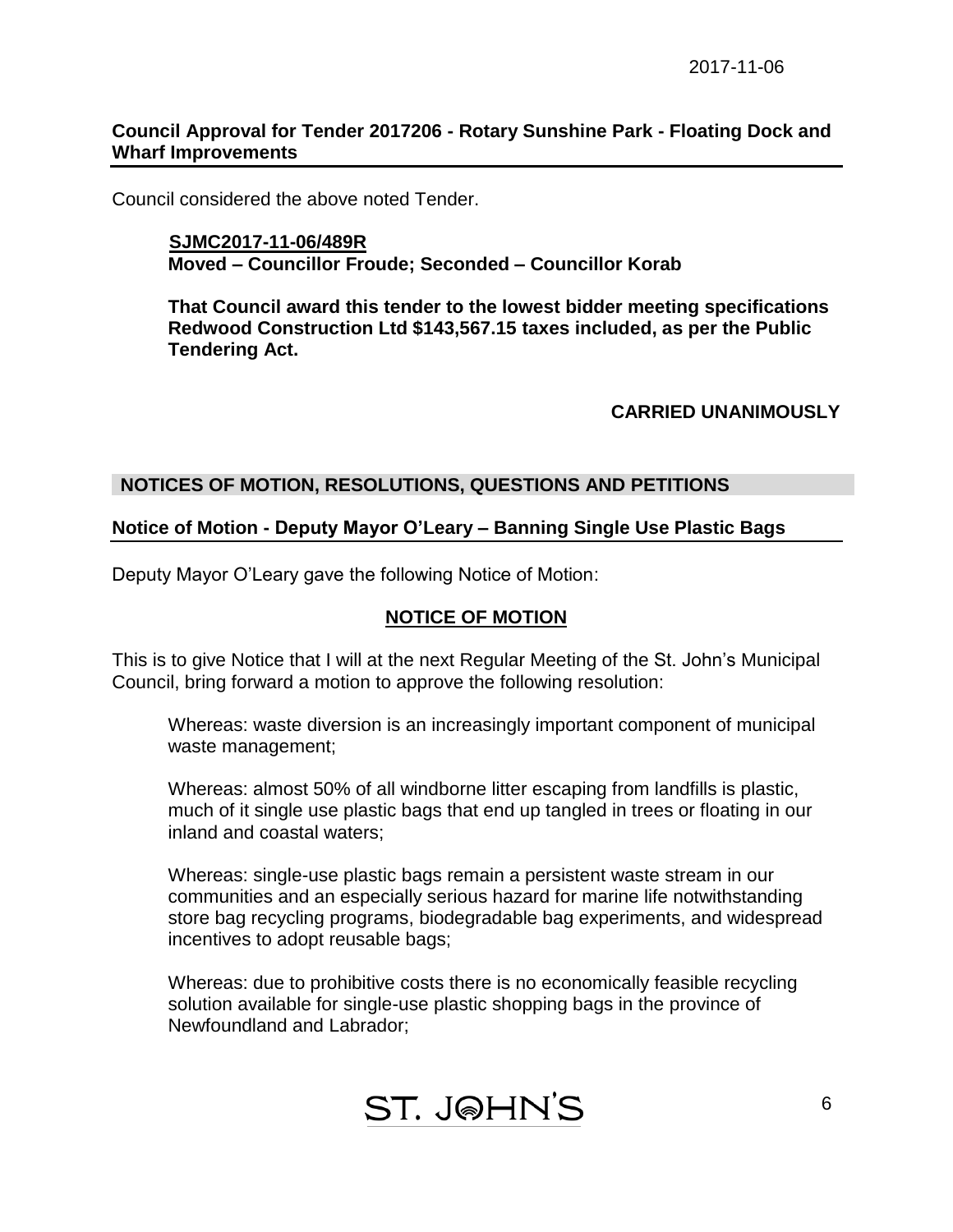Whereas: municipalities are active participants in the Government of Newfoundland and Labrador's Turn Back the Tide Campaign to combat climate change, but the 100 million single use plastic shopping bags used each year in the province require approximately 1.6 million litres of oil to produce, adding considerably to our carbon footprint;

Whereas, the City of St. John's spends thousands of dollars implementing litter screens at the landfill to capture plastic bags that if eliminated at the source would be economically prudent and,

Whereas: a province-wide ban on single-use plastic shopping bags would afford business people the most reliable, consistently-implemented and cost-saving basis for adapting their operations in Newfoundland and Labrador;

Therefore be it resolved that The City of St. John's reaffirm its support of the Municipalities Newfoundland and Labrador resolution passed once again by its membership on November 4th, 2017 requesting the Province of Newfoundland and Labrador prohibit all retail stores from providing customers with single-use plastic carryout (shopping} bags and that the City of St. John's write a letter to the Province supporting said resolution and Copy the MNL Board of Directors leadership on its letter to the Province

DATED at St. John's, NL this 6th day of November, 2017

\_\_\_\_\_\_\_\_\_\_\_\_\_\_\_\_\_\_\_\_\_\_ Deputy Mayor Sheilagh O'Leary

#### **OTHER BUSINESS**

#### **Council Referrals and Staff Requests**

 Councillor Jamieson requested the deferral of the decision made by the past Council on the new rental structure be sent back to the Committee of the Whole for more discussion on the time frame for roll out and to get information on best practices.

**SJMC2017-11-06/490R Moved Councillor Jamieson; Seconded Councillor Burton**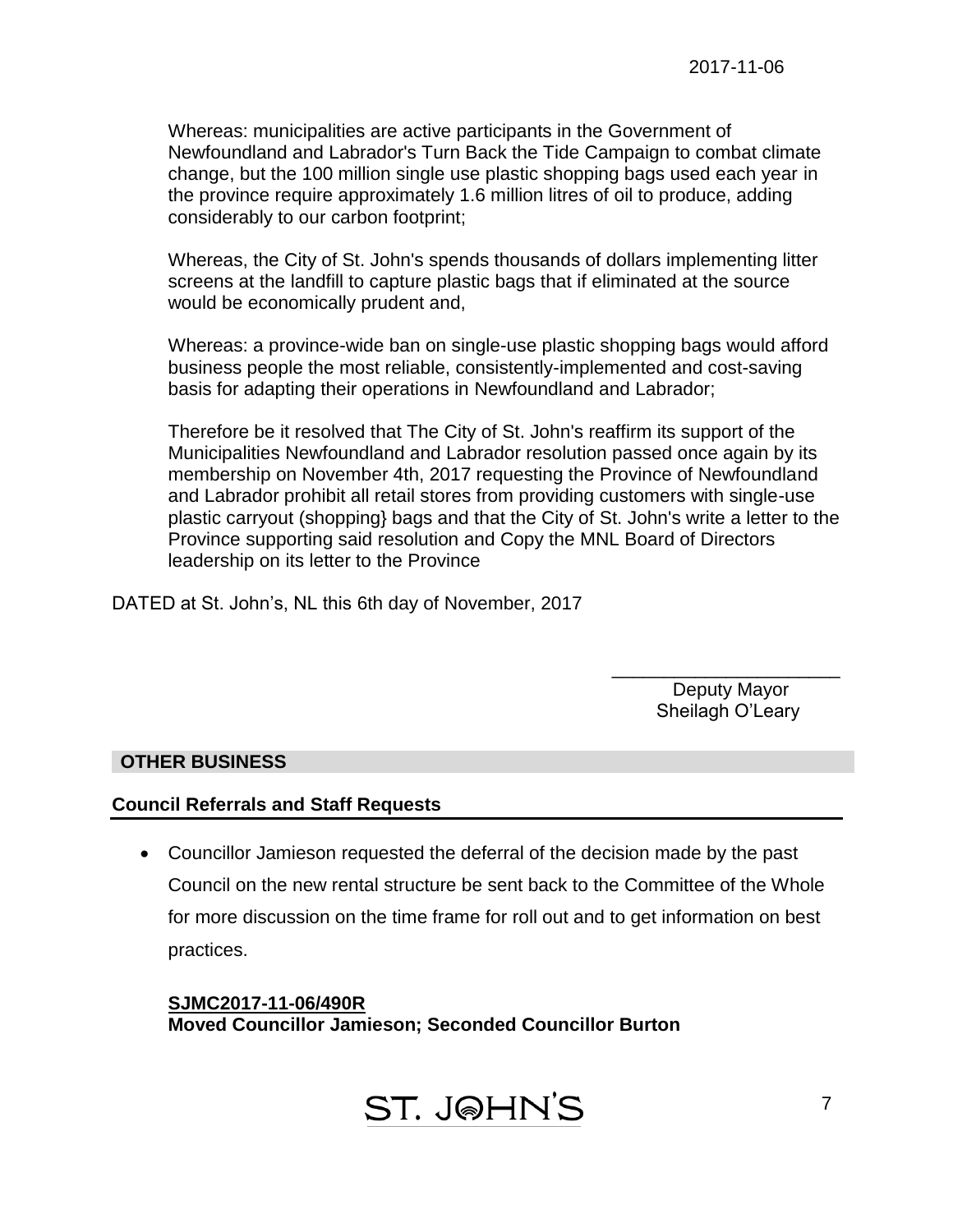#### **That Council defer the decision on the rental increases back to the Committee of the Whole for further discussion on implementation**

## **CARRIED UNANIMOUSLY**

- Councillor Hickman tabled an article in relation to the City of Vancouver program to preserve heritage businesses and requested that it be referred to the Built Heritage Experts Panel to ascertain if such a program would be suitable for the City of St. John's.
- Deputy Mayor O'Leary requested that the Committee of the Whole at its next meeting on November 15, 2017 consider the development of a heritage policy subcommittee under the Built Heritage Experts Panel.

#### **ADJOURNMENT**

There being no further business, the meeting adjourned 5:17 p.m.

 **MAYOR**

\_\_\_\_\_\_\_\_\_\_\_\_\_\_\_\_\_\_\_\_\_\_\_\_

\_\_\_\_\_\_\_\_\_\_\_\_\_\_\_\_\_\_\_\_\_\_\_\_ **CITY CLERK**

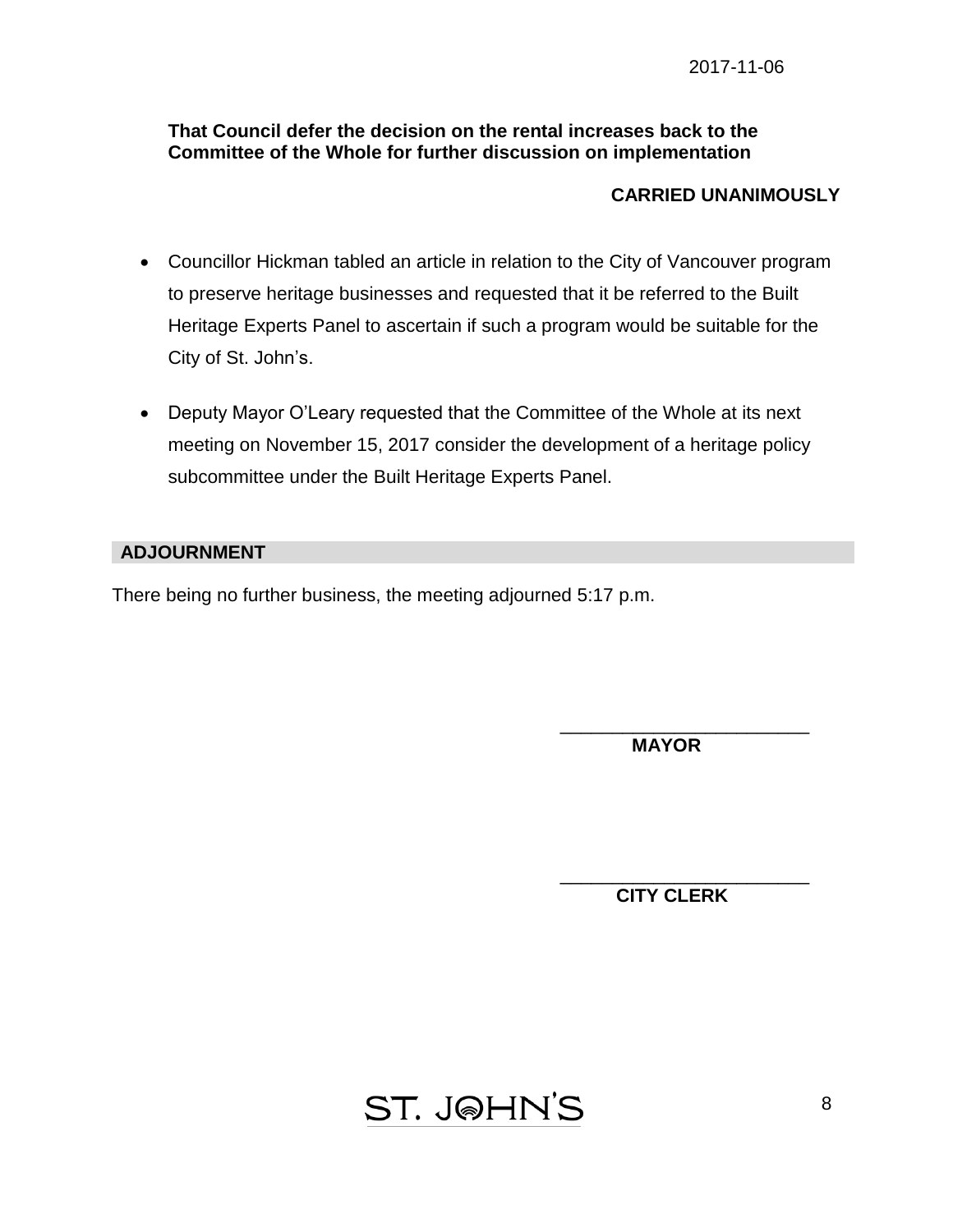## **REPORTS/RECOMMENDATION**

#### **Development Committee**

**October 31, 2017 – 10:00 a.m. – Conference Room A, 4th Floor, City Hall**

#### **1. Crown land Amendment for extensions of Private Property for an Accessory Building CRW1700022 95 Shoal Bay Road**

It is recommended that the Crown Land Amendment be approved subject to the maximum allowable size of Accessory Building to be constructed on the property to be lO' x lO'.

#### **2. Request for Building Line Setback 154 Waterford Bridge Road- DEVI 700215**

It is recommended that Council approve the 9 metre Building Line setback.

## **3. SUB l700033 Request for 5.4% Frontage Variance and 7.lm Building Line Setback Subdivide of275 Elizabeth Avenue**

It is recommended that council approve the 5.4% Frontage variance as well as the 7.1 metre Building Line setback.

**Jason Sinyard Deputy City Manager – Planning, Engineering & Regulatory Services Chairperson**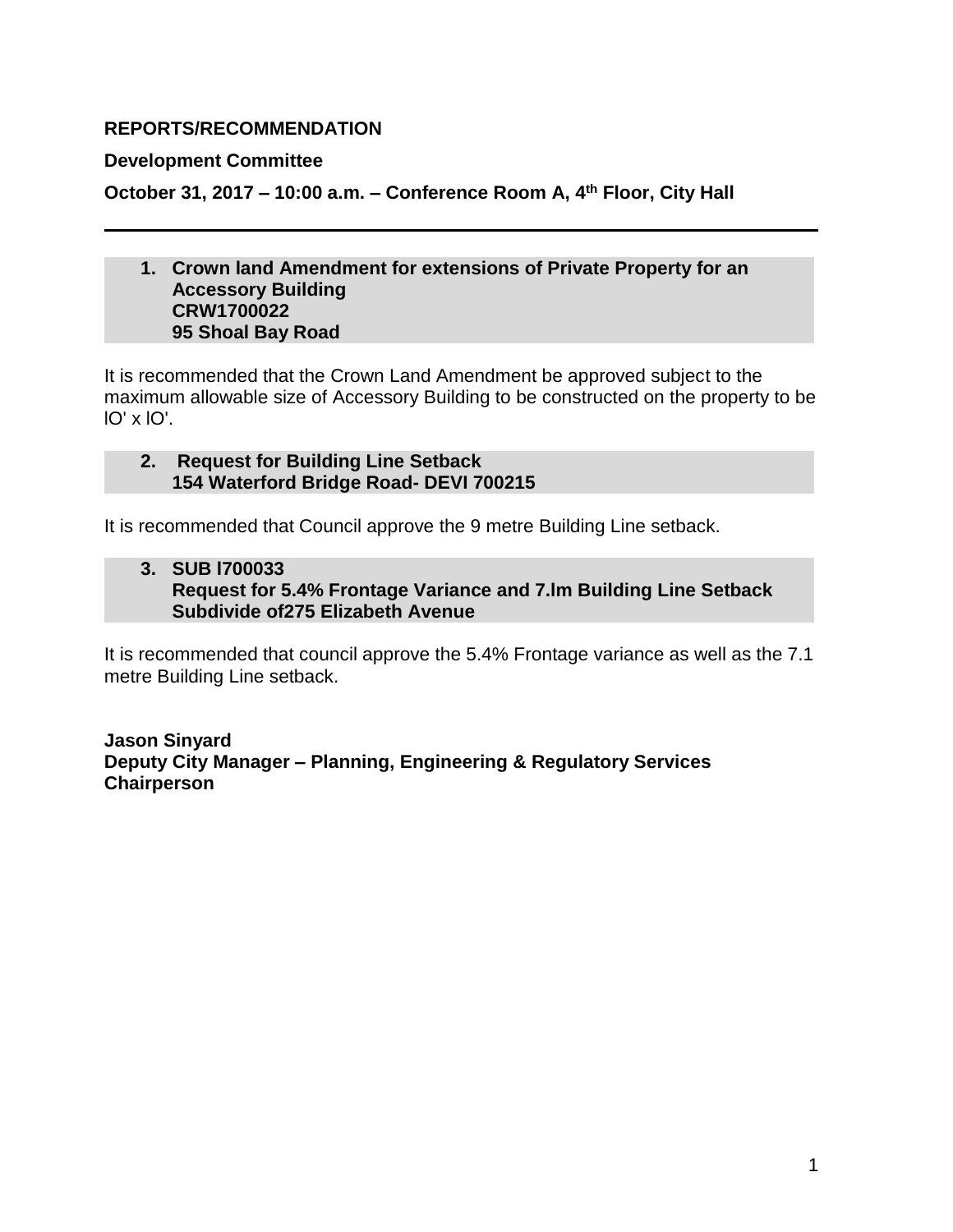#### **DEVELOPMENT PERMITS LIST DEPARTMENT OF PLANNING, ENGINEERING AND REGULATORY SERVICES FOR THE PERIOD OF Oct 26, 2017 TO Nov 1, 2017**

| Code       | Applicant | Application                                        | Location         | Ward           | Development<br>Officer's Decision | Date     |
|------------|-----------|----------------------------------------------------|------------------|----------------|-----------------------------------|----------|
| <b>RES</b> |           | Subdivide for 2 Semi-<br><b>Detached Dwellings</b> | 87 Circular Road | $\overline{2}$ | Approved                          | 17-10-31 |
|            |           |                                                    |                  |                |                                   |          |
|            |           |                                                    |                  |                |                                   |          |
|            |           |                                                    |                  |                |                                   |          |
|            |           |                                                    |                  |                |                                   |          |
|            |           |                                                    |                  |                |                                   |          |
|            |           |                                                    |                  |                |                                   |          |
|            |           |                                                    |                  |                |                                   |          |
|            |           |                                                    |                  |                |                                   |          |
|            |           |                                                    |                  |                |                                   |          |

\* Code Classification:<br>RES - Residential INST - Institutional<br>COM - Commercial IND - Industrial<br>AG - Agriculture<br>OT - Other

\*\* This list is issued for information purposes only. Applicants have been advised in<br>writing of the Development Officer's decision and of their right to appeal any decision<br>to the St. John's Local Board of Appeal.

**Gerard Doran Development Supervisor Planning, Engineering and Regulatory Services**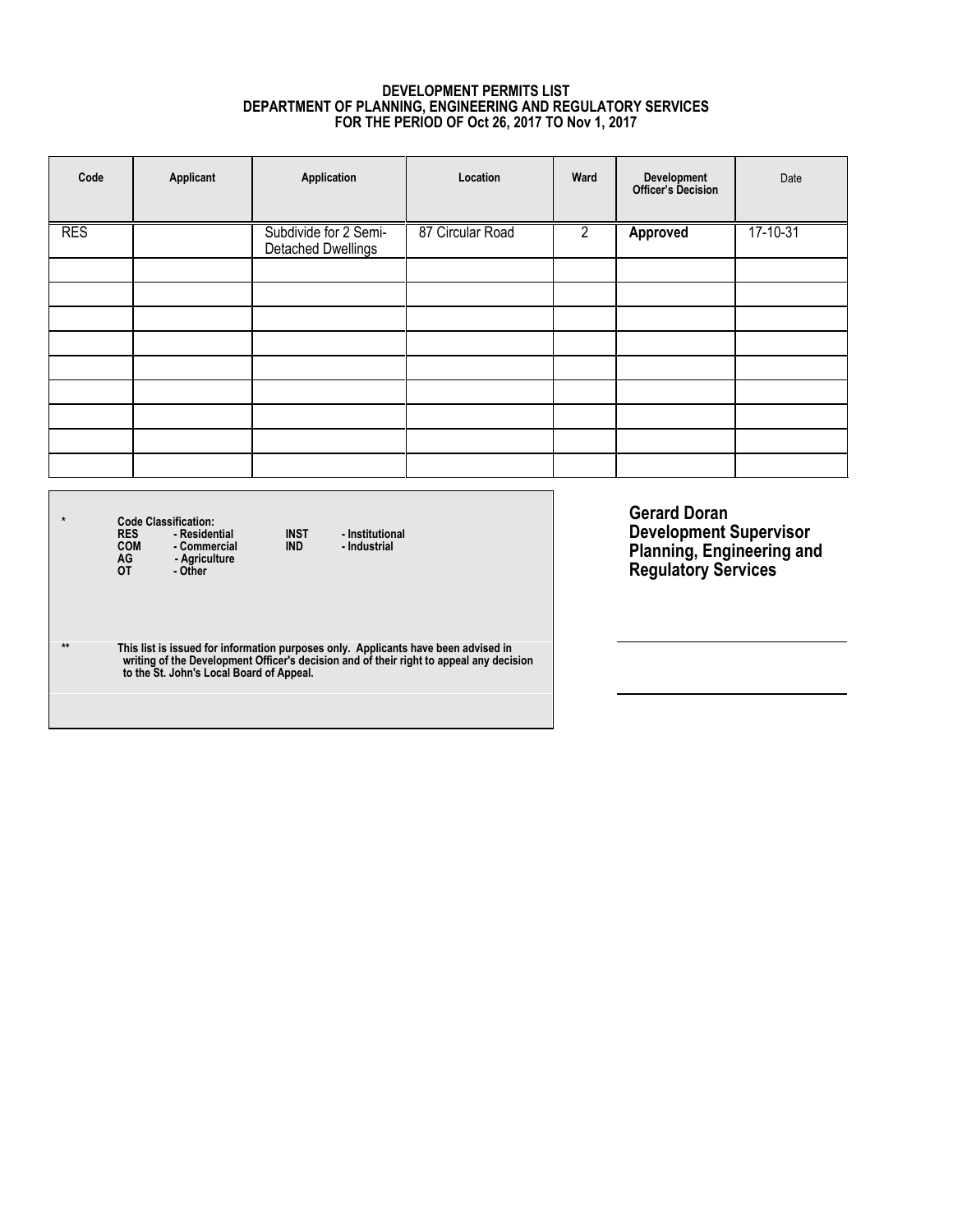## **Building Permits List Council's November 6, 2017 Regular Meeting**

Permits Issued: 2017/10/26 to 2017/11/01

#### **Class: Commercial**

| 687 Water St                   | $\mathbb{C} \circ$ | Clinic       |
|--------------------------------|--------------------|--------------|
| 687 Water St                   | Co.                | Retail Store |
| 28 Cochrane St                 | Rn                 | Mixed Use    |
| Avalon Mall, Charm Diamond     | Sn                 | Retail Store |
| Avalon Mall, Subway            | Sn                 | Restaurant   |
| 130 Kelsey Dr                  | Sn                 | Office       |
| 320 Torbay Rd, Rock Vapour     | Sn                 | Retail Store |
| 365-367 Water St, Boston Pizza | Sn                 | Restaurant   |
| 30-70 White Rose Dr, Sally     | Sn                 | Service Shop |
| 174 Water St                   | Rn                 | Mixed Use    |

This Week \$ 20,200.00

#### **Class: Industrial**

This Week \$ .00

#### **Class: Government/Institutional**

This Week \$ .00

#### **Class: Residential**

| 12 Appledore Pl               | Nc.         | Accessory Building         |
|-------------------------------|-------------|----------------------------|
| 365-367 Back Line             | Nc.         | Accessory Building         |
| 269 Brookfield Rd             | Nc.         | Fence                      |
| 212 Castle Bridge Dr, Lot 344 | Nc.         | Single Detached Dwelling   |
| 211 Cheeseman Dr              | Nc          | Accessory Building         |
| 30 Clifden Woods, Lot Cw 07   | Nc          | Townhousing                |
| 32 Clifden Woods, Lot Cw 07   | Nc.         | Townhousing                |
| 34 Clifden Woods, Lot Cw 07   | Nc          | Townhousing                |
| 68 Highland Dr                | Nc.         | Fence                      |
| 83 Highland Dr                | Nc          | Accessory Building         |
| 157 Higgins Line              | Nc          | Accessory Building         |
| 14 Mullock St                 | Nc.         | Fence                      |
| 160 Mundy Pond Rd             | Nc.         | Patio Deck                 |
| 131 New Cove Rd               | $N_{\rm C}$ | Accessory Building         |
| 163 Doyle's Rd                | Co          | Home Office                |
| 28 Albany St                  | Cr          | Subsidiary Apartment       |
| 9 Jaycee Pl                   | Cr          | Subsidiary Apartment       |
| 17 Winnipeg St                | Cr          | Single Detached & Sub.Apt  |
| 7 Circular Rd                 | Ex          | Single Detached Dwelling   |
| 33 Victoria St                | Ex          | Single Detached Dwelling   |
| 20 Birchwynd St               | Rn          | Single Detached Dwelling   |
| 105 Buckmaster's Cir          | Rn          | Townhousing                |
| 189 Canada Dr                 | Rn          | Single Detached & Sub. Apt |
| 171 Cheeseman Dr              | Rn          | Single Detached & Sub. Apt |
| 72 Fahey St                   | Rn          | Townhousing                |
| 43 Franklyn Ave               | Rn -        | Semi-Detached Dwelling     |
| 25 Howe Pl                    | Rn          | Single Detached Dwelling   |
| 22 Iceland Pl                 | Rn          | Single Detached Dwelling   |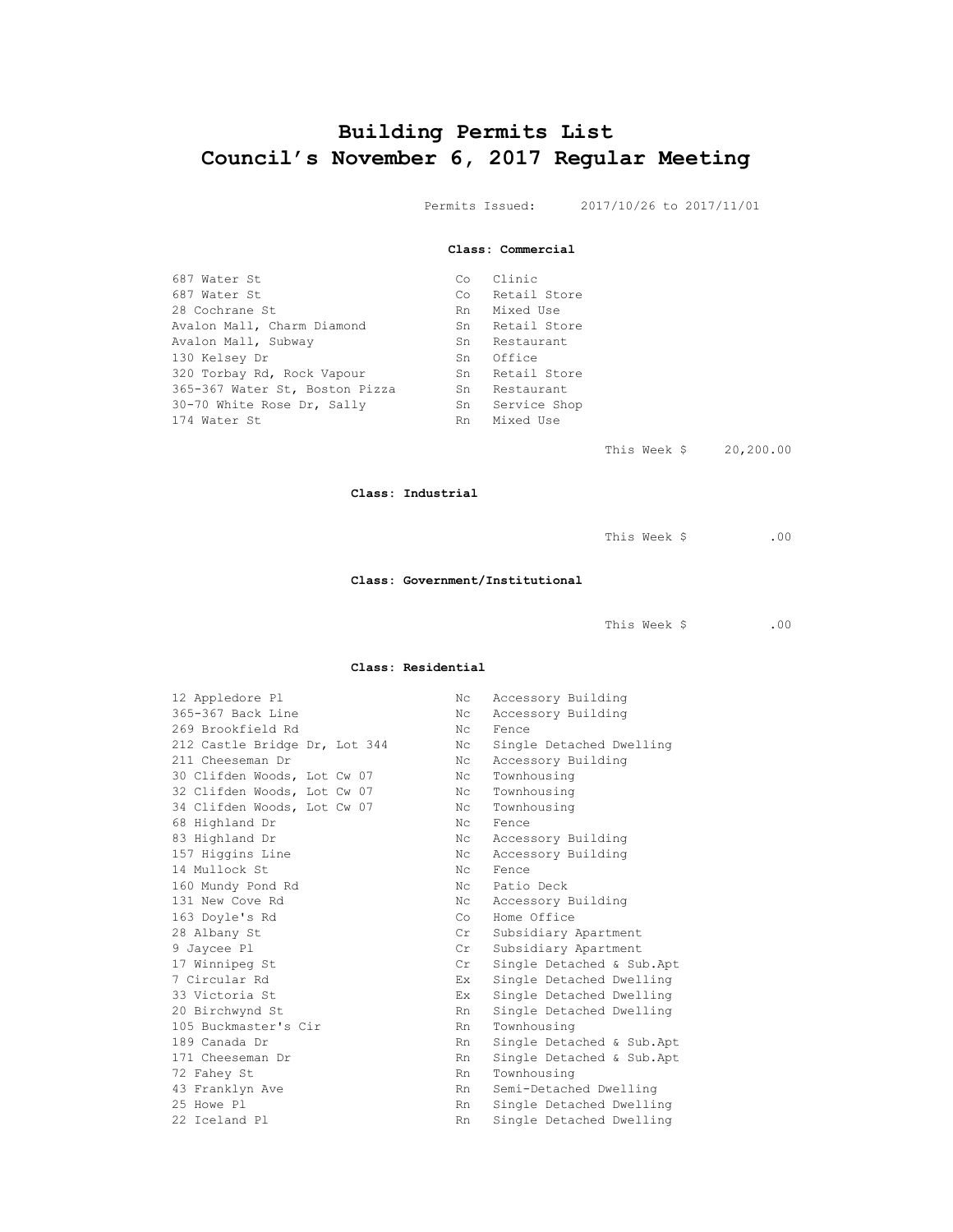| 17 Monkstown Rd  | Rn | Semi-Detached Dwelling   |
|------------------|----|--------------------------|
| 29 Parade St     | Rn | Single Detached Dwelling |
| 135 Patrick St   | Rn | Townhousing              |
| 35 Reid St       | Rn | Townhousing              |
| 26 Sheffield Pl  | Rn | Single Detached Dwelling |
| 69 Shortall St   | Rn | Single Detached Dwelling |
| 69 Shortall St   | Rn | Single Detached Dwelling |
| 61 Springdale St | Rn | Single Detached Dwelling |
|                  |    |                          |

This Week \$ 1,523,487.00

#### **Class: Demolition**

| 257 Blackmarsh Rd |    | Dm Single Detached Dwelling |
|-------------------|----|-----------------------------|
| 203a Logy Bay Rd  | Dm | Day Care Centre             |

This Week \$ 25,000.00

This Week's Total: \$ 1,568,687.00 Repair Permits Issued: 2017/10/26 To 2017/11/01 \$ 30,250.00

#### Legend

| Co Change Of Occupancy  | Sw Site Work            |
|-------------------------|-------------------------|
| Cr Chng Of Occ/Renovtns | Ms Mobile Sign          |
| Ex Extension            | Sn Sign                 |
| No New Construction     | Cc Chimney Construction |
| Oc Occupant Change      | Dm Demolition           |
| Rn Renovations          |                         |

| YEAR TO DATE COMPARISONS    |                    |                    |                                |  |  |
|-----------------------------|--------------------|--------------------|--------------------------------|--|--|
|                             | November 6, 2017   |                    |                                |  |  |
|                             |                    |                    |                                |  |  |
| TYPE                        | 2016               | 2017               | $\sqrt[3]{ }$ VARIANCE $(+/-)$ |  |  |
| Commercial                  | \$110,627,392.00   | \$136, 929, 021.00 | 24                             |  |  |
| Industrial                  | \$0.00             | \$5,100,000.00     | 100                            |  |  |
| Government/Institutional    | \$6,042,584.00     | \$1,337,200.00     | $-78$                          |  |  |
| Residential                 | \$63,623,131.00    | \$77,809,019.00    | 22                             |  |  |
| Repairs                     | \$4,002,598.00     | \$3,065,698.00     | $-23$                          |  |  |
| Housing Units (1 & 2 Family |                    |                    |                                |  |  |
| Dwelling)                   | 199                | 174                |                                |  |  |
| <b>TOTAL</b>                | \$184, 295, 705.00 | \$224, 240, 938.00 | 22                             |  |  |

Respectfully Submitted,

Jason Sinyard, P. Eng., MBA Deputy City Manager Planning, Engineering & Regulatory Services